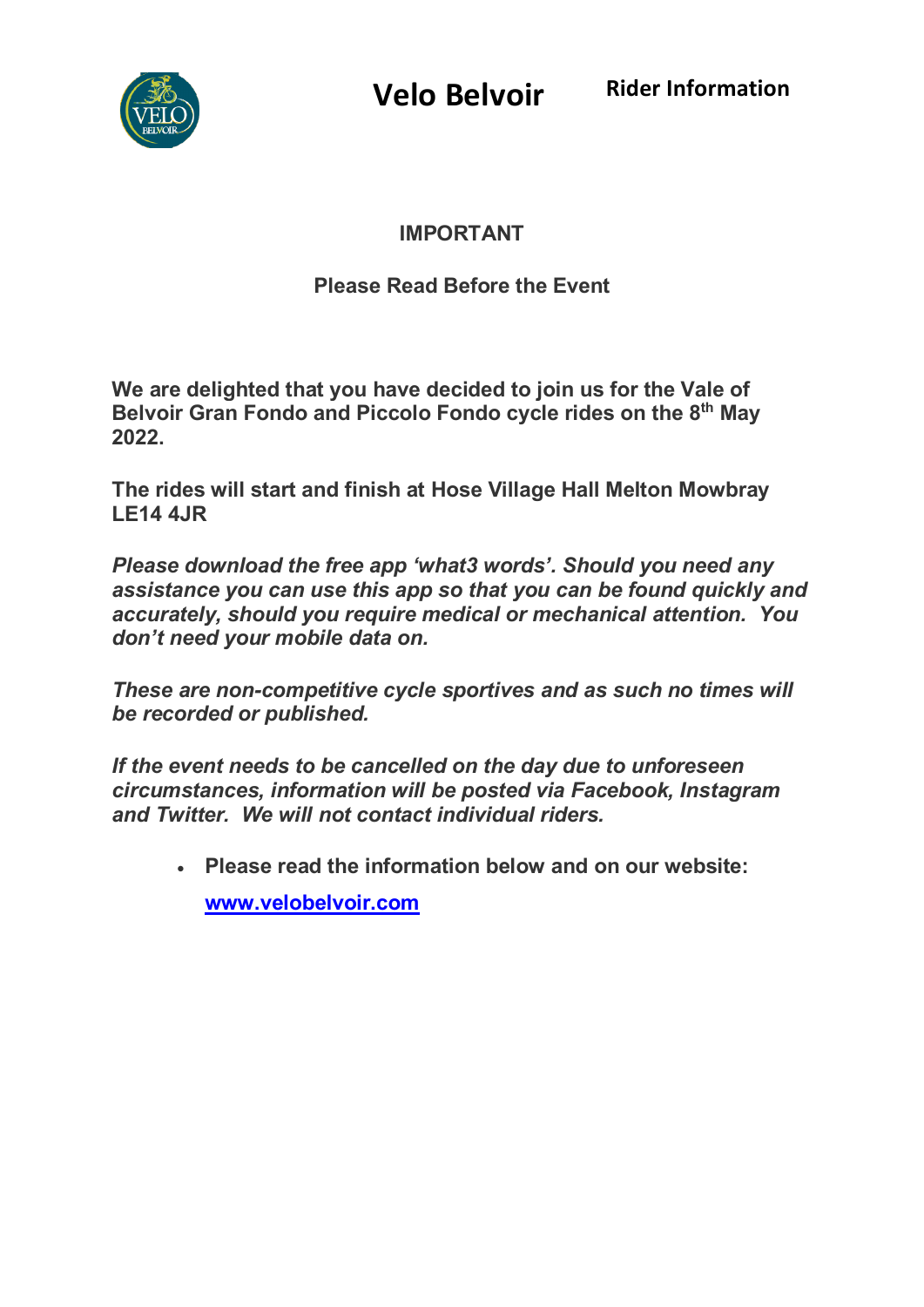**Velo Belvoir Rider Information**



# **EVENT OVERVIEW**

#### 1. **Event Venue**

- Hose village hall, Melton Mowbray LE14 4JR
- 8th May 2022

#### 2. **Arrival**

- If arriving by car, please follow directions to Hose Village Hall, where there is ample free car parking at the back of the hall on the field. Cars should access this via the tennis and bowls clubs and not via the main entrance to the hall as this will be solely for the use of cyclists. Please follow signs and directions from marshals on the day.
- Cars will exit the same way you came in, to avoid any tangling of cars and bikes!
- **All cyclists arrive and leave via the main entrance to the village hall.**

#### **3. What to bring**

- A **helmet is compulsory** for this event.
- Please wear comfortable clothing and footwear, appropriate for the conditions on the day of the ride.
- We advise you ride with a minimum of a rear light at all times
- We also advise that you bring a full water bottle or two water bottles for the Gran Fondo, a form of ID in case of an incident, charged mobile phone, payment card and basic tool kit, (Allen keys, tyre levers, spare inner tubes and pump.)
- If it is sunny, please remember sun screen and sunglasses.
- Please try to ensure that your bike is in good working order before arriving at the event.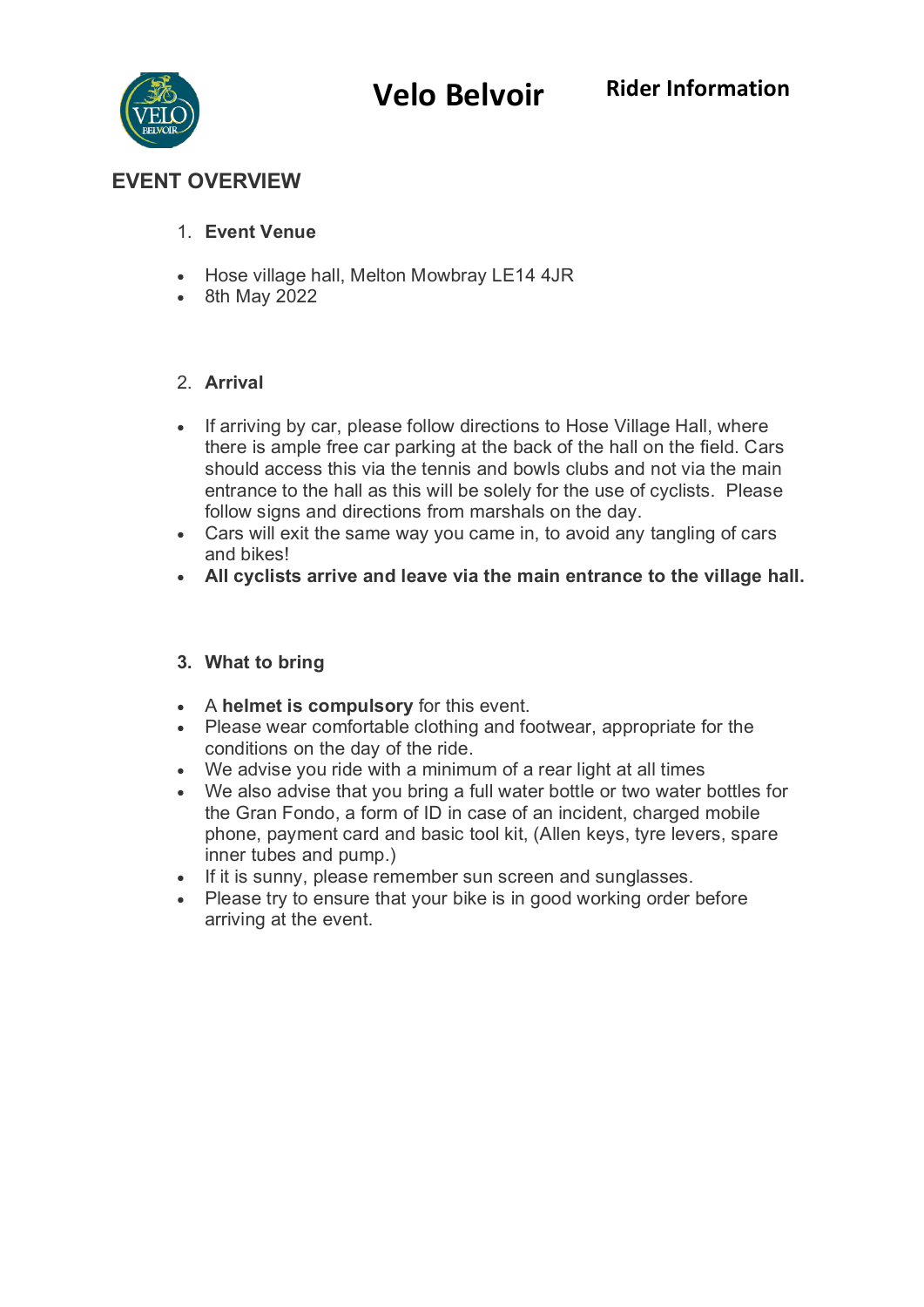

### **4. [Registration and Start times](http://www.2wheelsandapieceofcake.co.uk/blast-20-timings)**

- GRAN FONDO registration will be open from 08:00 to 09:30
- PICCOLO FONDO registration will be open from 10:00 to 11:15.
- It's vital that we stagger everyone according to their distance and speed to avoid too many people in the same place at the same time and to reduce queuing as much as possible in the village hall. We will not be giving out individual start times –

| <b>Gran Fondo</b>         | <b>Average Speed</b> | <b>Registration</b><br>times | <b>Start times</b> |
|---------------------------|----------------------|------------------------------|--------------------|
| Speed<br><b>Merchants</b> | $>15$ mph            | 08:00 to 09:00               | 08:30 to 09:30     |
| Steady<br>Eddie's         | $<$ 15 mph           | $08:30$ to $09:30$           | 09:00 to 10:30     |

| <b>Piccolo</b><br><b>Fondo</b> | <b>Average Speed</b> | <b>Registration</b><br>times | <b>Start times</b> |
|--------------------------------|----------------------|------------------------------|--------------------|
| Speed                          | $>15$ mph            | 10:00 to 10:45               | $10:30$ to         |
| <b>Merchants</b>               |                      |                              | 11:15              |
| Steady                         | $<$ 15 mph           | 10:30 to 11:15               | 11:00 to           |
| Eddie's                        |                      |                              | 11:45              |

- **Please read the information on [www.velobelvoir.com](http://www.velobelvoir.com/) about face coverings, one way systems and the limit on numbers inside the halls.**
- Entry for registration is a different 1 way system from the toilets. Please register inside at the appropriate time. One by one (or together if living in the same house – up to 6), you will be asked to confirm your details and sign that they are correct. You will be given your rider number on a wristband (allows access to feed stations) and a route map for each group. The wristband will have important telephone number for contacting HQ (Michelle) in case of first aid; mechanical assistance or to confirm directions.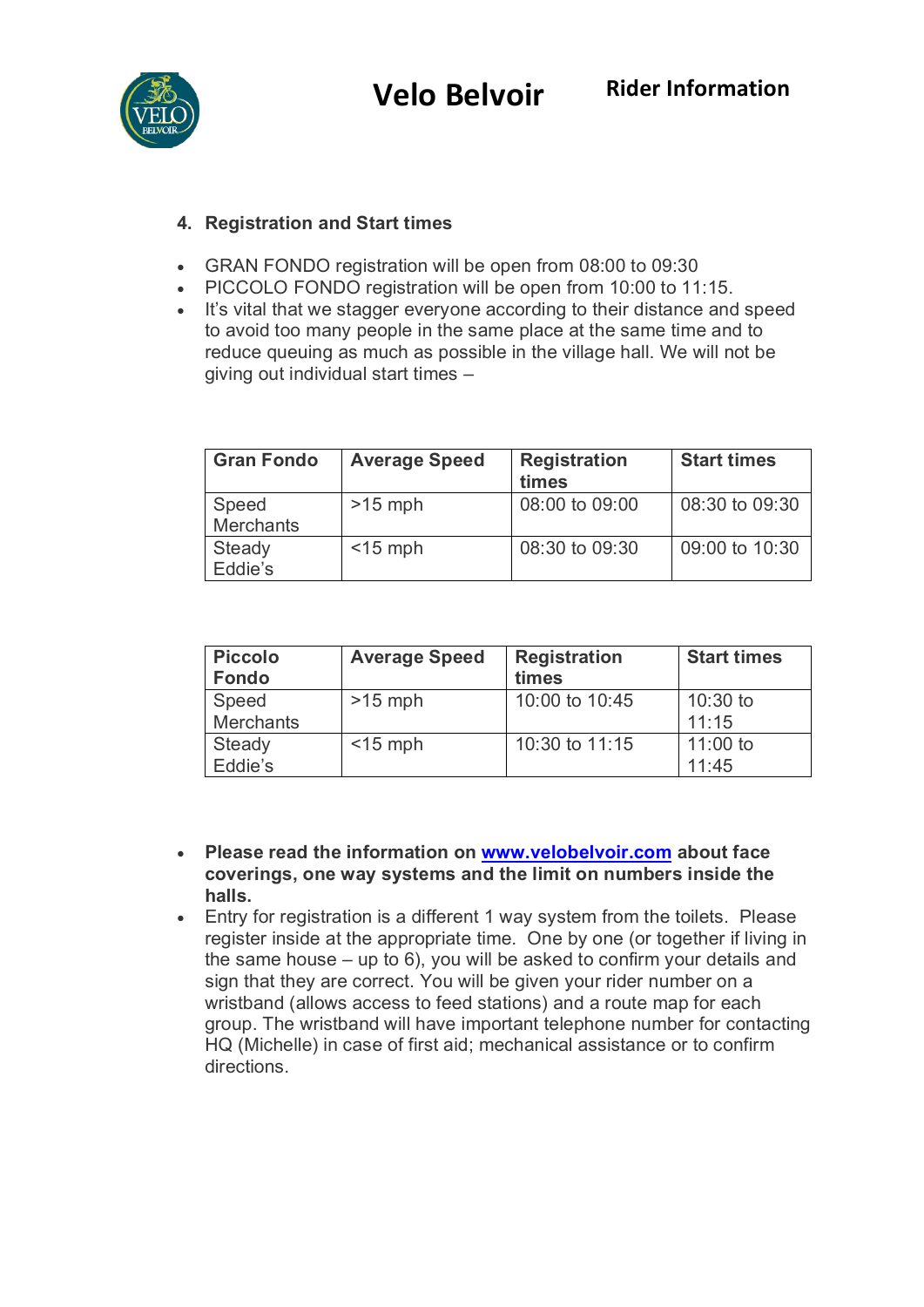

### 5. **Routes**

Printed route A4 maps (1 per rider) will be available at the registration desk.

You may like to load these routes to your GPS device. The routes are available to download to your GPS device from our website: [www.velobelvoir.com.](http://www.velobelvoir.com/)

#### **The Gran Fondo**

The Gran Fondo takes riders from Hose to Colston Basset, Kinoulton, Hickling, Long Clawson, Holwell, Scalford, Waltham, Wymondham, Castle Bytham, Little Bytham, Swinstead, Inham, Corby Glen, Burton Le Coggles, Skillington, Sproxton, Croxton Kerrial, Knipton, Woolsthorpe, Belvoir Castle, Eastwell, Harby and back to Hose.

The route largely avoids any major A roads however several A roads are crossed over.

The Gran Fondo will be signposted via RED/WHITE striped directional arrows.

There is one feed stop on the route at Little Bytham after approximately 40 miles (see section 8).

**The Piccolo Fondo**

The Piccolo Fondo takes riders from Hose to Long Clawson, Eastwell, Eaton, Knipton, Harston, Woolsthorpe, Belvoir Castle, Redmile, Barkstone, Plungar, Granby, Barnstone, Langar, Colston Basset and back to Hose. No major A roads are crossed on this route.

The Piccolo Fondo will be signposted via BLUE/WHITE striped directional arrows.

There are no feed stops on this route.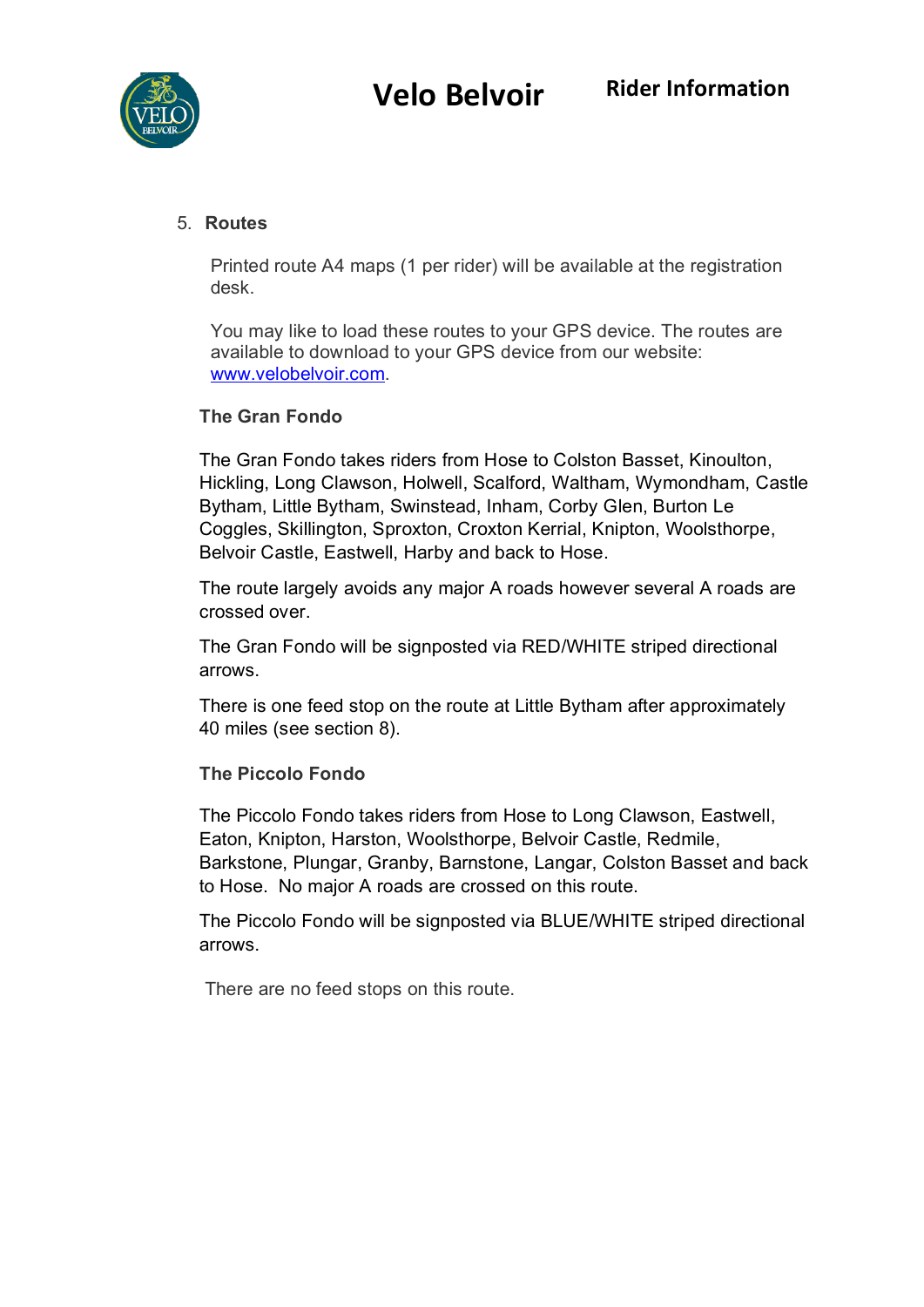

### 6. **Mechanical Assistance**

Our mechanic, *Paul from 'Bishop Cycles'* based in Cropwell Bishop, will be at the venue before the start. He accepts contactless payment should you need to buy any emergency parts.

# 7. **Medical and Emergency Assistance ('First aid')**

- Our First Aid Team, NESST, will be in attendance on the day of the event. For minor incidents or accidents please call the phone number provided on your wristband. Our roving first-aiders may be able to reach you before the ambulance does.
- In the case of medical emergency, if in doubt, please call 999.

# 8. **Refreshments and Feed Station**

## **Hose Village Hall**

- A range of hot drinks and pastries will be available to purchase at the start and end of the event via *CAFÉ ALLEZ.*
- A BBQ will be provided free for riders at the end of the event. Gluten free, vegetarian and vegan options will be available. Non-riders will be able to purchase food.
- A selection of beers, wines and soft drinks will be available to purchase at the end of the event (card purchases only). Please verify age via ID in order to purchase.

#### **Little Bytham Village Hall feed station**

#### **Note: Please remove all cycling shoes with exposed cleats before entering Hose village hall – please carry them, as you won't be going back out the entrance.**

- **This will be open to riders on the Gran Fondo route only.** There will be a one way system in operation. Please follow the signs. Our helpers will do their best to serve you as quickly as they can.
- **There may be limited seating at a table inside the hall** If there are no empty seats, please move on out the hall and eat and drink outside.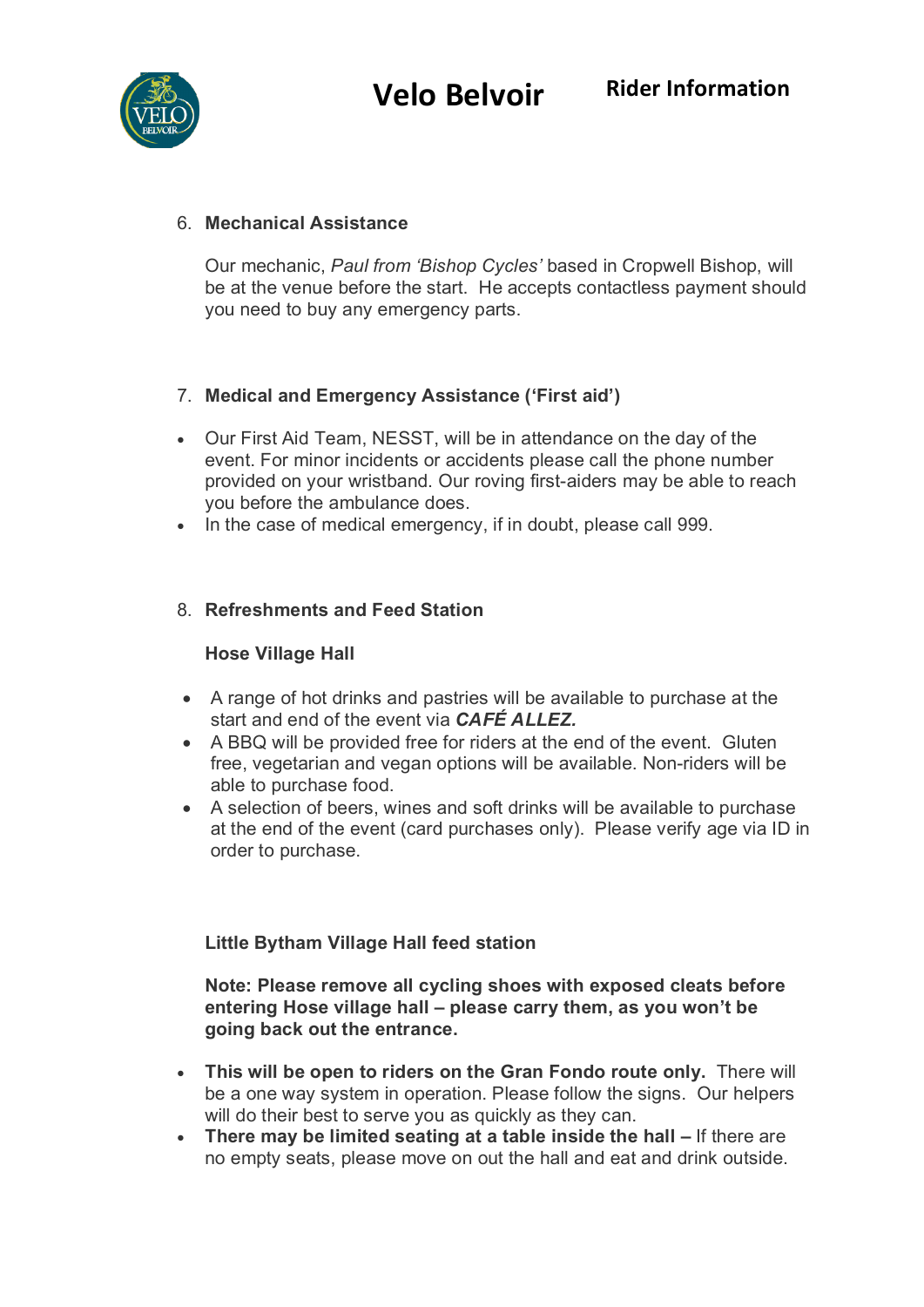

- We have a **limited amount of gluten/dairy free, vegetarian and vegan options** available at the feed station – please do ask the friendly kitchen teams. Whilst we understand the need for strict care in avoiding cross contamination, we cannot guarantee they are 100% free of all traces.
- After refuelling, please leave the feed station, turning right onto the road.

## 9. **Staying Safe**

- The rides will be on open roads, so you will be sharing the route with other road users. The Highway Code applies as usual, so please follow it, riding no more than two abreast and being considerate to other road users., including horses and be mindful or dog walkers and their dogs.
- Please ride with control and take care of yourself and those around you.
- All of the routes follow relatively quiet country lanes with low levels of traffic, but there are small sections along the routes where you will cross, or turn right across a slightly busier road. Please use extra caution at these junctions.

# 10.**Signage**

- Our signs will be positioned at (or in advance of) each junction or turn on the routes. These will be brought to your attention before you set off. Please do not follow any other signs.
- It is possible that signs may be tampered with, so we recommend you carry one of our route maps, and/or have the route loaded within a GPS device. If you reach a junction and there are no signs please call the number on your wristband for advice and give your location via the '**what three words**' app.
- We will put these signs up on Saturday. If you know the route but spot a missing sign, please call Michelle at 'HQ' Michelle on the number on your wristband and let us know so we can come and rectify the situation for other riders.
- **If you see a "Caution!" sign on the map, please sit up and take care.**  These signs are at locations where we have identified: a steep downhill; bad road surface (possibly gravel); a sharp bend (often combined with a fast section); a busy road crossing/junction or other risk.
- **Lost? Don't keep going!** Track back to the last sign that you saw and get back on course. If in doubt, please give Michelle at 'HQ' a call (number on wristband).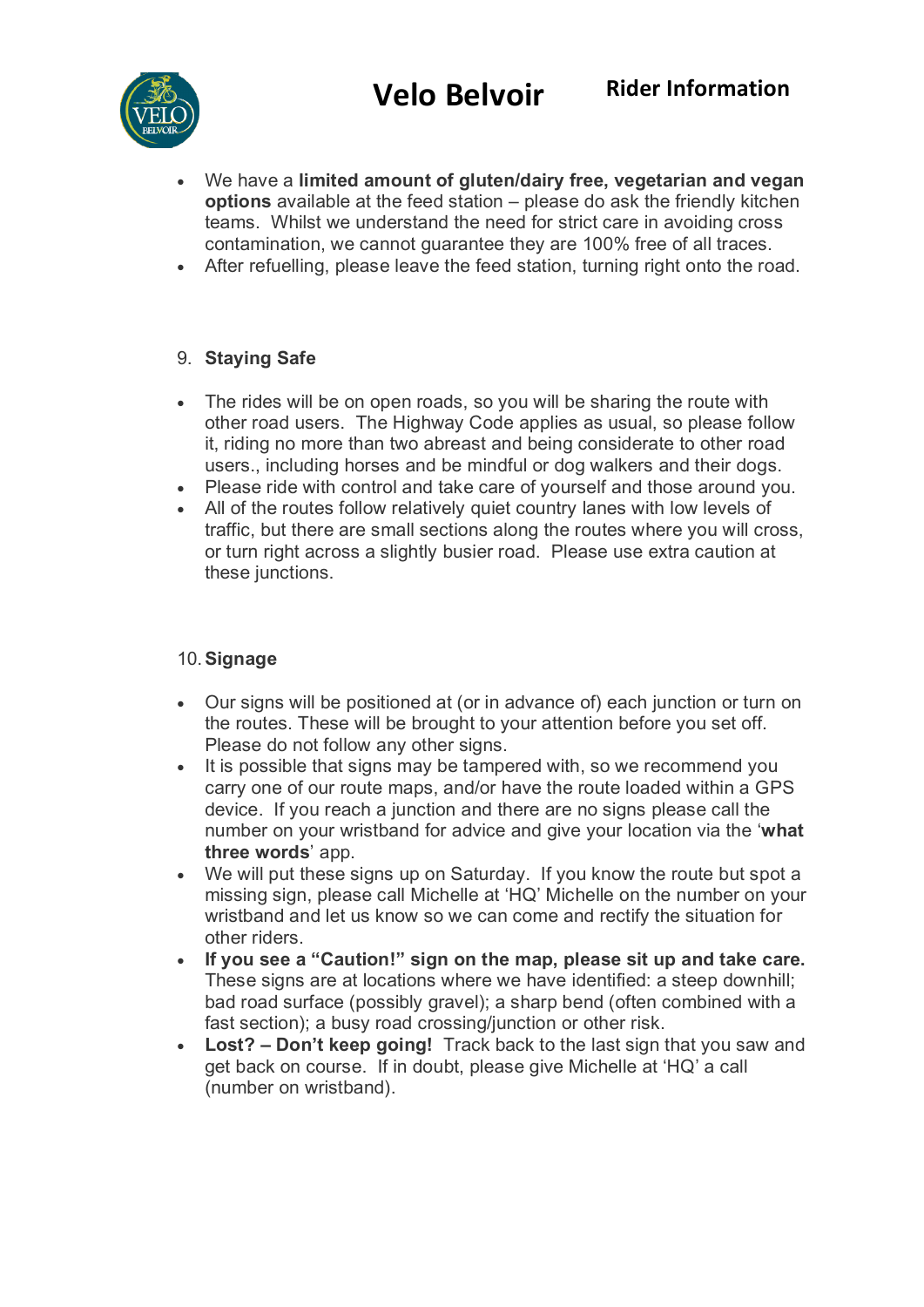

# **11. Juniors 8-16 Parental consent form**

- If you are riding with a young rider under the age of 18, please copy and paste this link into a new browser. **[https://www.britishcycling.org.uk/zuvvi/media/bc\\_files/non\\_comp/F](https://www.britishcycling.org.uk/zuvvi/media/bc_files/non_comp/FORM_-_Parental_Consent_Form_TemplateLATEST.pdf)** ORM - Parental Consent Form TemplateLATEST.pdf.
- **Please print out, fill in and bring with you on the day.**

## **12.Finish Line**

- Please make sure that you **check in with our welcome back team at the finish line.**
- If you decide to abandon the event for whatever reason, or if you change route mid-event, please let the event organisers know so that we don't go out searching for you!
- We ask you to be **patient** as whilst we have done our best to spread you all out at the start and at each feed station, as well as at the end, we may have to ask you to wait, accepting no more than 6 riders back at a time.

#### **We are really looking forward to a super event! If you have any questions, please get in touch with The Velo Belvoir Team info@velobelvoir.com**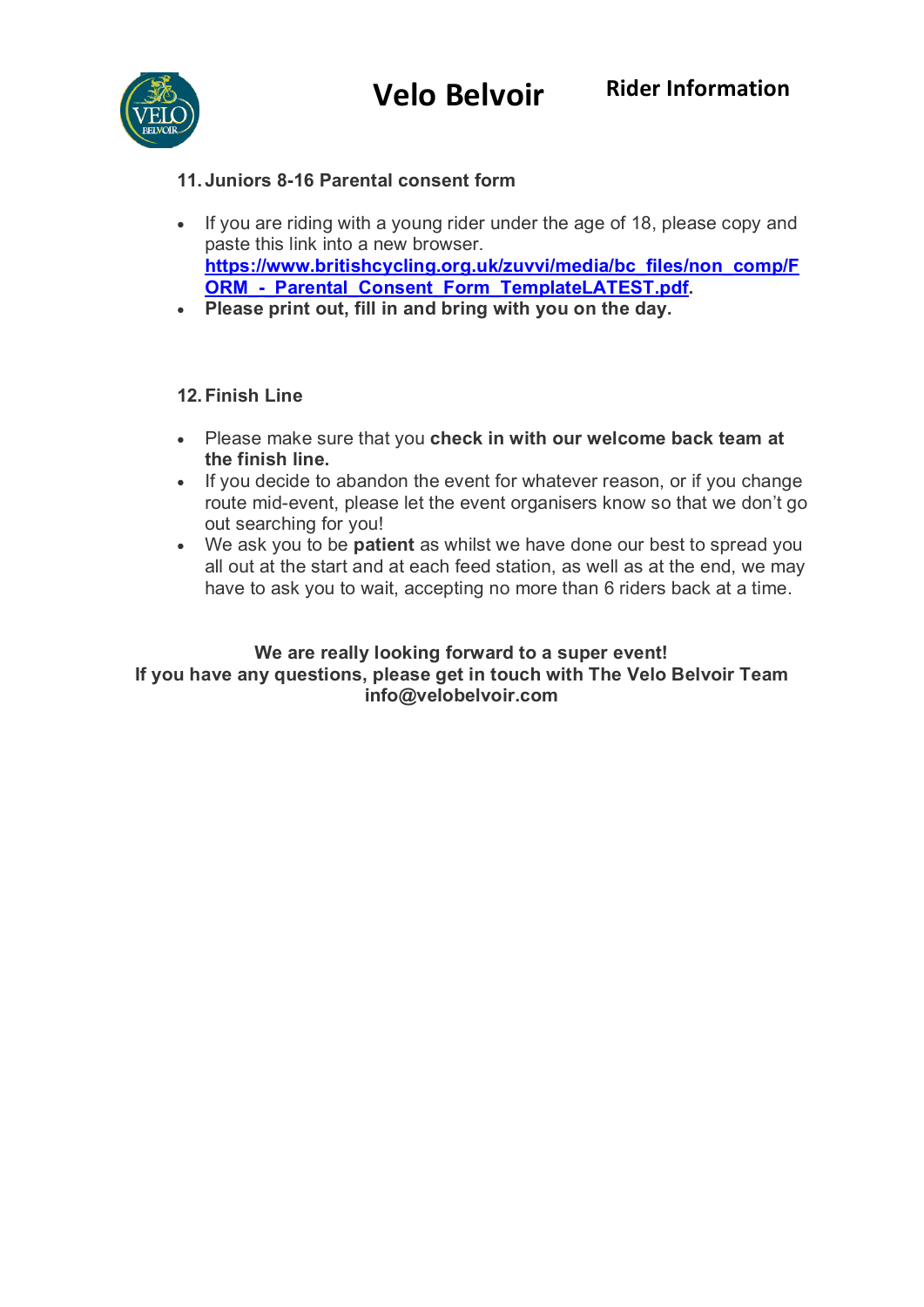

#### **COVID MEASURES**

# **VELO BELVOIR COVID INFORMATION 2022**

#### Introduction

The following measures outline our measures to minimise the spread of COVID-19 at our cycle event. Please note this may change depending upon current government guidance and risk minimisation measures.

Please take the time to read this PRIOR to the event and do not hesitate to ask any questions beforehand: info@velobelvoir.com

## **1. Before you arrive at Hose village hall on Sun 8th May**

- All riders are requested to NOT attend Velo Belvoir if they display/ have displayed any recent [COVID symptoms/](https://www.nhs.uk/conditions/coronavirus-covid-19/symptoms/) are within isolation guidelines (foreign travel/ from a lockdown area/ in a household with anyone displaying symptoms). In this case riders will be offered a no quibble full refund. The same is true for all non riders involved in the event. Please email [info@velobelvoir.com](mailto:info@velobelvoir.com) if you cannot attend.
- Please read the rider information email which will be emailed to you and available on the website.

#### **2. Throughout the day**

- We all need to take care of each other.
	- o REGULAR WASHING/SANITISING Hand sanitisers will be available on the entrance to all village halls for all riders and event helpers to use.
	- $\circ$  SPACE give space to each other inside as well as outside. There is plenty of space around the village hall. The start area is to have no more than 24 riders.

#### **3. Hose village hall**

- Car Parking There is a huge amount of space for car parking on the back field. There is a separate car entry point to cyclists.
- No one will have been in the hall apart from event staff within 24 hours. We will hand sanitise before entering.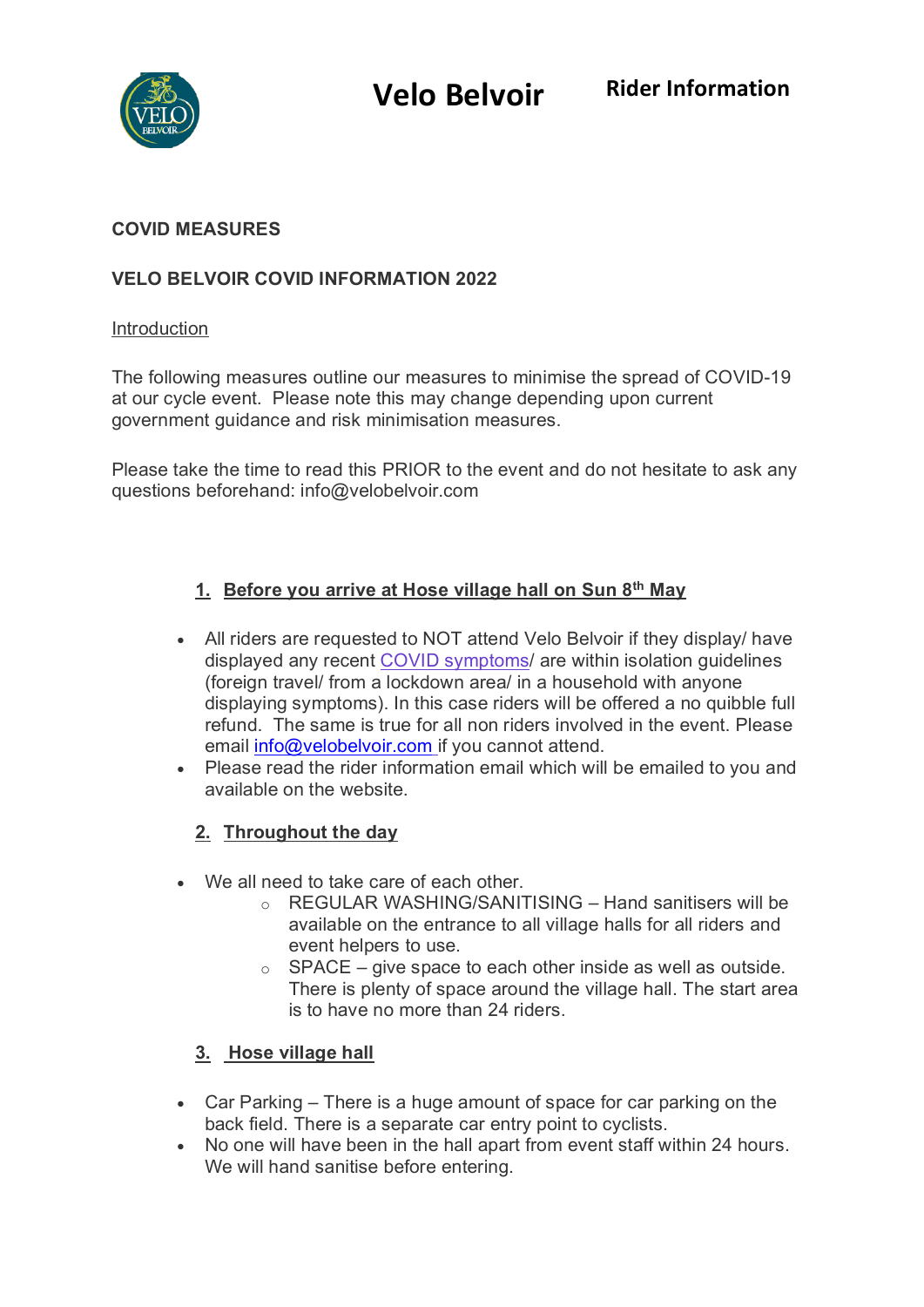

- Breakfast items, teas and coffees will be available for sale outside from 08:00 via Café Allez. Contactless payment only.
- All main access doors will be left open, to aid ventilation and avoid unnecessary contact points.
- Toilets there will be a separate 1 way system for the toilets. In the foyer area there will be one way markers. 1 in, 1 out. Please use the hand sanitiser provided. Main doors and toilet doors are to be kept open to aid ventilation throughout.

# **4. Registration**

- Registration and start times will be staggered over approx. 3 hours, with 2 waves per distance. Riders will be emailed the information about staggered registration and start times based on their distance and approx. finish times. This has been devised to avoid too many people at the start; in each village hall enroute and at the finish. Riders to arrive with who they want to ride with in groups of no more than 6.
- There will be a separate entrance to the hall for registration please follow the signs. There will be one way system for registration inside the hall and a strict limit on the number of people inside the hall at any one time (1 in, 1 out).
- Self- registration will take part in the main hall. Riders can bring their own pens and we will have a supply of pens. The hall will be exited via the north door. Exiting the hall everyone will be directed anticlockwise, so as not to double back, walking past the queue to get in.
- Registration queue will be from the car park/ field outside the hall and should be socially distanced. Riders not to stand close to other riders unless they are from the same household/group.

# **5. The Start**

• This will be staggered over 3 hours. Within each wave, riders will be set off in groups of 6 approx. 2 minutes apart. A safety briefing will be given to each group at the start. No more than **24** riders are allowed in the vicinity of the start line at any one time.

# **6. Riding the Sportive**

- No more than 6 riders to ride together in a group.
- No more than 2 riders abreast.
- Overtaking to be done safely giving plenty of distance as riders pass.
- Give other riders warning of approaching traffic or areas of bad road conditions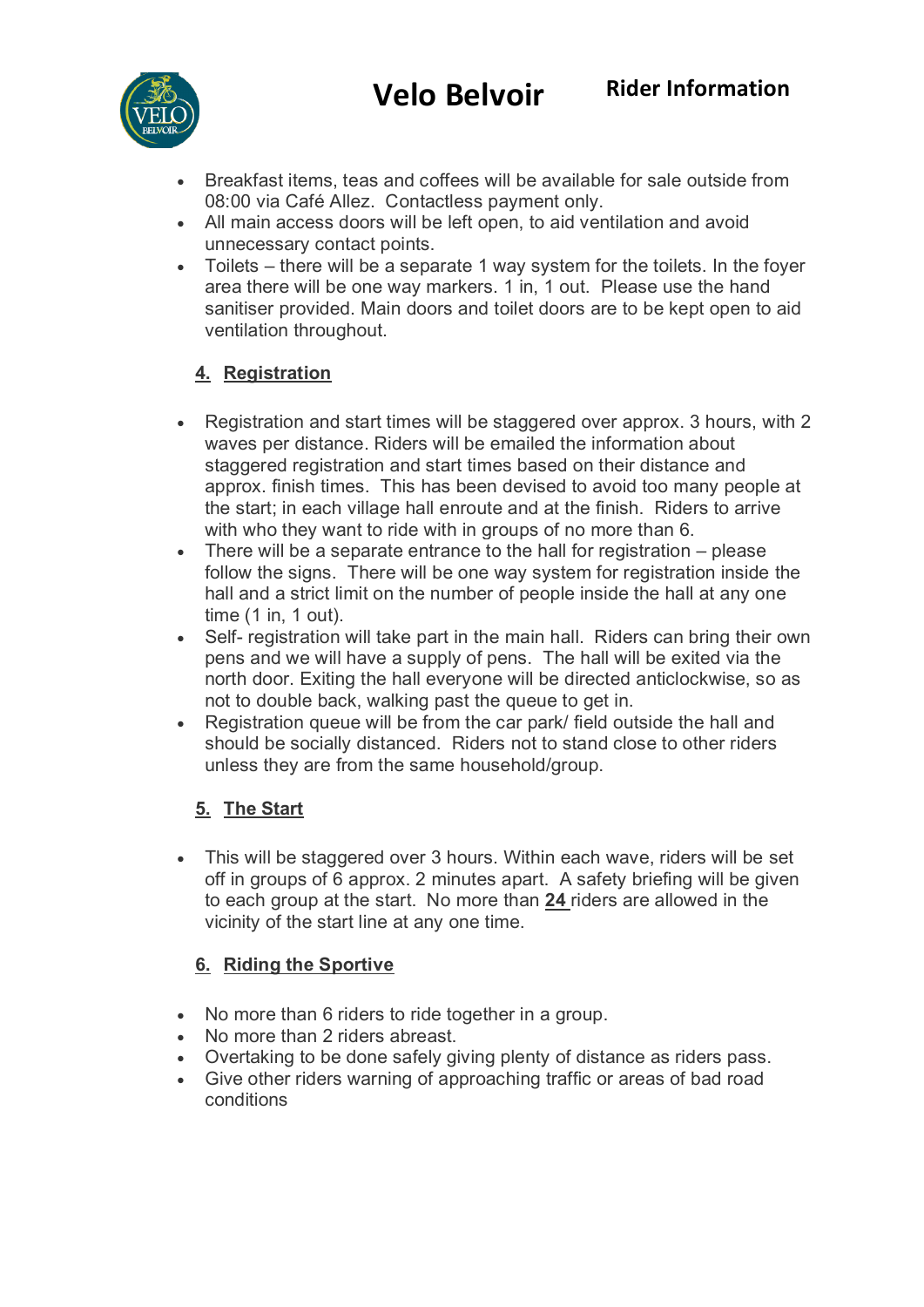

# **7. Little Bytham Village Hall**

- Start times have been staggered to best plan and spread out arrivals at the village hall.
- All touch points to be cleaned with antibacterial wipes prior to the event.
- Riders and event team only are allowed inside. Sorry, no members of family this time.
- PLEASE NO TOUCHING of food or drinks. Event helpers will serve all cakes using designated cake servers onto paper plates. Hot and cold drinks will also be served to minimise multiple contact on surfaces.
- Water bottles can be refilled at the village hall.
- There will be limited tables in the hall.
- All remaining riders to eat and drink outside, socially distanced in groups of no more than 6.
- Doors to be secured open to aid ventilation.

## **8. Finish**

- Start times have been staggered to also stagger finish times. Riders may have to queue to be checked back in and be handed their finishers medal, and meal voucher from designated event volunteers.
- Toilets will be available same one way and restricted numbers as before.
- There should be no need to go into Hose village hall. The doors will be closed.
- Drinks (Lager/Bitter/Cider and soft drinks) will be available to purchase, contactless payments only, ID may be required to confirm age.

# **9. Wet Weather**

• If it does rain, we can't allow any more than a maximum in the village halls at any one time, unless you are eating and drinking at one of the few socially distanced tables available. Please only stay as long as you need to drink/ eat, so that others can benefit. It's for everyone's benefit.